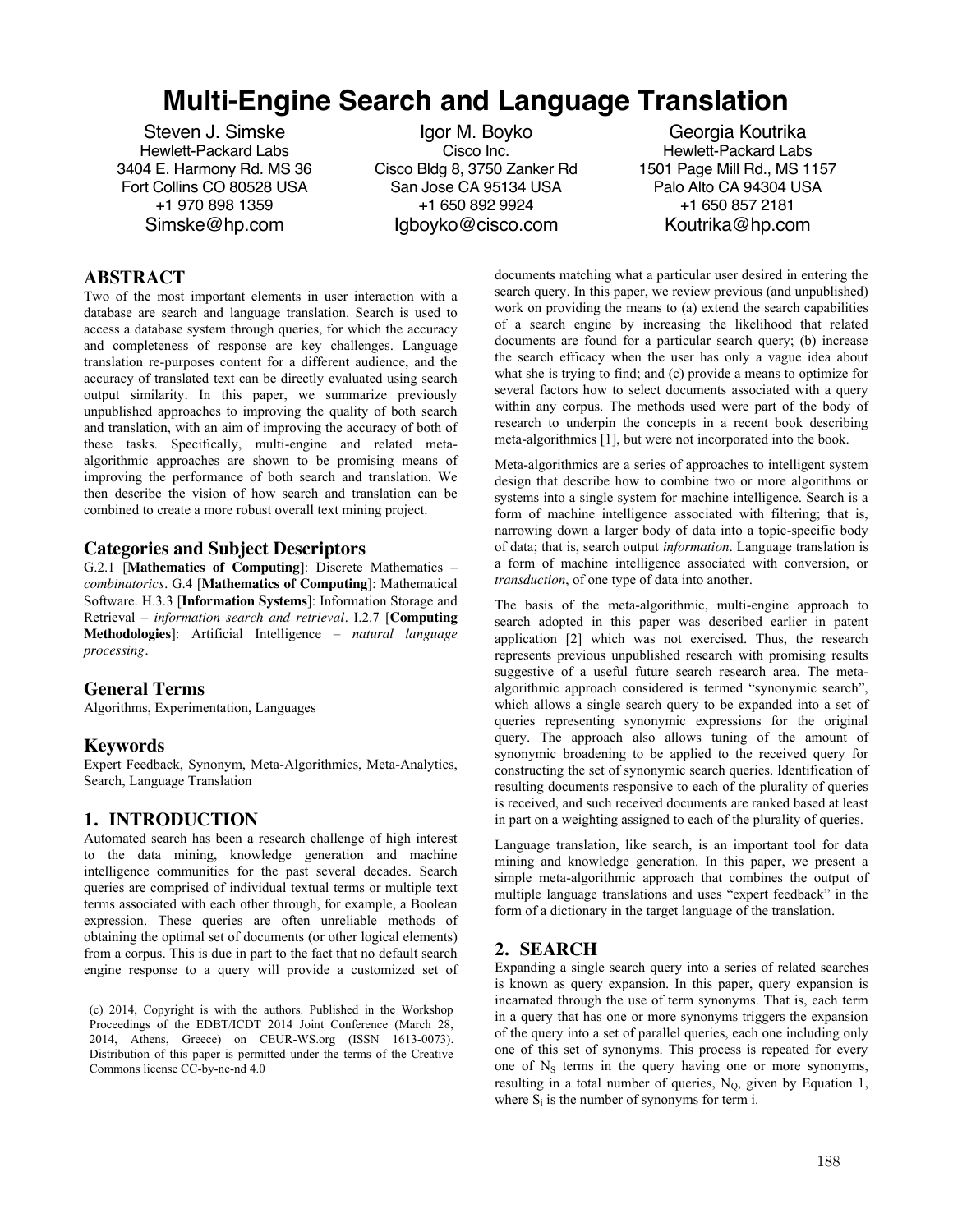$$
N_{\mathcal{Q}} = \coprod_{i=1}^{N_S} (S_i + 1) \qquad \qquad \text{Equation 1}
$$

A set of synonymic queries is generated. Many commerciallyavailable, freely-available and proprietary synonym lists exist. WordNet [3], for example, provides the means to generate such a list, and thesaurus options within many word processor engines provide the means to augment the list. Nouns, verbs and adjectives are the common parts of speech used for synonymic queries. In fact, many common articles ("the", "a", and "an"), prepositions ("of", "with", etc.) and conjunctions ("but", "and", and "or", except when the latter two are used in Boolean searching capacity) are ignored altogether in most search engines. Many existing search engines, moreover, separate notions (idioms) consisting of two words into two separate terms, such as in the case of "take off" and "put up" (in which they are treated as "take" and "off" and "put" and "up").

The synonymic search set is typically limited to proximate (and not associated) synonyms in order to keep the number of searches manageable, per Equation 1. Moreover, expressions such as "take off" and "put up" are treated as single candidates for synonyms, resulting in synonyms such as "launch" & "elevate", or "erect" & "construct", rather than synonyms for the individual words in these idioms. Further control over the total number of searches generated is obtained by limiting the number of proximate synonyms, denoted P, to an absolute maximum of, for example, five synonyms  $(P=5)$ . If there are N terms for which synonyms are found in the original query, there are NP total searches possible. However, to prevent an open-ended number of queries, the total number of queries may be limited to an absolute maximum Q of, for example, 25 queries (most search engines are fast enough nowadays, at several hundredths of a second per query, that this value will typically limit the total search time to  $\leq$ 1 second of searching). The user may also be allowed to limit the total number of searches via a UI device.

Now, if  $NP > Q$ , the Q-1 additional searches (the original query is always used) are pruned based on the relative synonymic relationship between each of the terms. An example illustrates this point. Suppose the user types in the query "class list for Stanford". For the term "class", the user will get the following synonyms: set, group, division, grade, rank, category, order (etc.). For the term "list", the user will get the following synonyms: catalog, inventory, register, record, roll, directory (etc.). Already, the number of possible synonymic queries is 56 (that is, 8 x 7), but no more than 25 are allowed (fortunately, "Stanford" is a relatively unique term – although "Stanford University" can be considered a synonym for it, this synonym does not expand the search, and so is ignored). The obvious solution is simply to accept 5 terms for "class" and 5 terms for "list", but this is in general an unsatisfactory solution. Instead, the preferred implementation is to have the synonym database structured such that the synonyms are rated for their "closeness" or "proximity" to the original word. Let us suppose these rates for "class" are 0.9 (set), 0.85 (group), 0.72 (division), 0.65 (grade), 0.51 (rank), 0.42 (category) and 0.23 (order); and for "list" are 0.95 (catalog), 0.9 (inventory), 0.88 (register), 0.85 (record), 0.84 (roll) and 0.46 (directory). The highest 25 combinations are then found by multiplying the synonymic rates together, and so the highest ranking is for "class list Stanford" (1.0), followed by "class catalog Stanford" (0.95), continuing to #24 ("grade catalog

Stanford" at  $0.6175$ ) and #25 ("division record Stanford" at 0.612).

Note that the "weights" or "proximities" defined above can be further weighted/treated by the "semantics" of the query—i.e. if a query asks, as in the example below, for a "ball sport" then any synonyms of "ball" denoting "dancing" rather than "sports equipment" should be discarded. Such semantic weighting is, in general, quite difficult, and so weighted synonyms such as those demonstrated here help work around this problem. Note that the weights can be defined (a) manually; (b) automatically based on the co-occurrence of such terms in web sites, documents, corpuses, etc. – for instance, reference [4] has a statistical database generated from the British National Corpus, a 100 million word electronic databank sampled from the whole range of present-day English, spoken and written; and (c) automatically based on the order the synonyms occur in a linguistic engine such as WordNet. Almost the same statistical approach can be used for determining the parts of speech (POS) at the front end of query analysis. For example, the word "class" may be a noun, verb or adjective. Using the statistical results from [4], the word "class" is found to be most commonly typed as a noun, and so the appropriate noun synonyms can be used. If, however, a POS analysis of the query indicates that the word "class" is a verb, verb synonyms are found for "class". This is also true of the word "list", which can be both a noun and verb. Since even the best POS engines make mistakes, the user can be allowed to change the POS at the UI level, if available, if they think the engine may have misinterpreted the query.

It is clear from the above that there are numerous approaches to query expansion associated with synonymic proximity along with likely synonymic relevance of the term. After all the search queries have been defined, they are actually run on one or more search engines. On the internet, these search engines can be commercially available ones. On intranets and specific corpuses, they can be whatever search engine the user has available. In this step, all of the queries are provided as input for the search engine and the search engine returns the web sites, documents, etc. that it determines to be best matches. These matches are typically presented in order of relevance, utility, hit frequency, or other reasonable metric, and are presented to the user ranked from 1 to M, where M is the number of "hits" or "matching pages" found.

This approach, "by priority", can use the following types of weighting to combine the search output of multiple engines (note that this is a separate weighting from the query weighting described above): (1) the engines themselves may be weighted by the confidence in the engines; and (2) the order of the results may be weighted, according to their rank in the output set provided by the search engine. It is worth noting, however, that even if a single search engine is used, the synonymic approach effectively provides a multi-engine output. Each is consistent with a metaalgorithmic Weighted Voting pattern [1]. A second means of presenting search output options to users is "by query". This is simple, and has many possible incarnations. For example, each of the original and synonymic searches is presented as a link to the user, and the user can select any of them to find the highest priority sites presented. Another example is to present a tree of the original and synonymic searches [5]. These two approaches have different advantages. The "by priority" approach tends to smooth over biases of a search engine, providing averaging, while the "by query" approach provides quick alternative lists to the user. A preferred motif may be to present the results from the "by